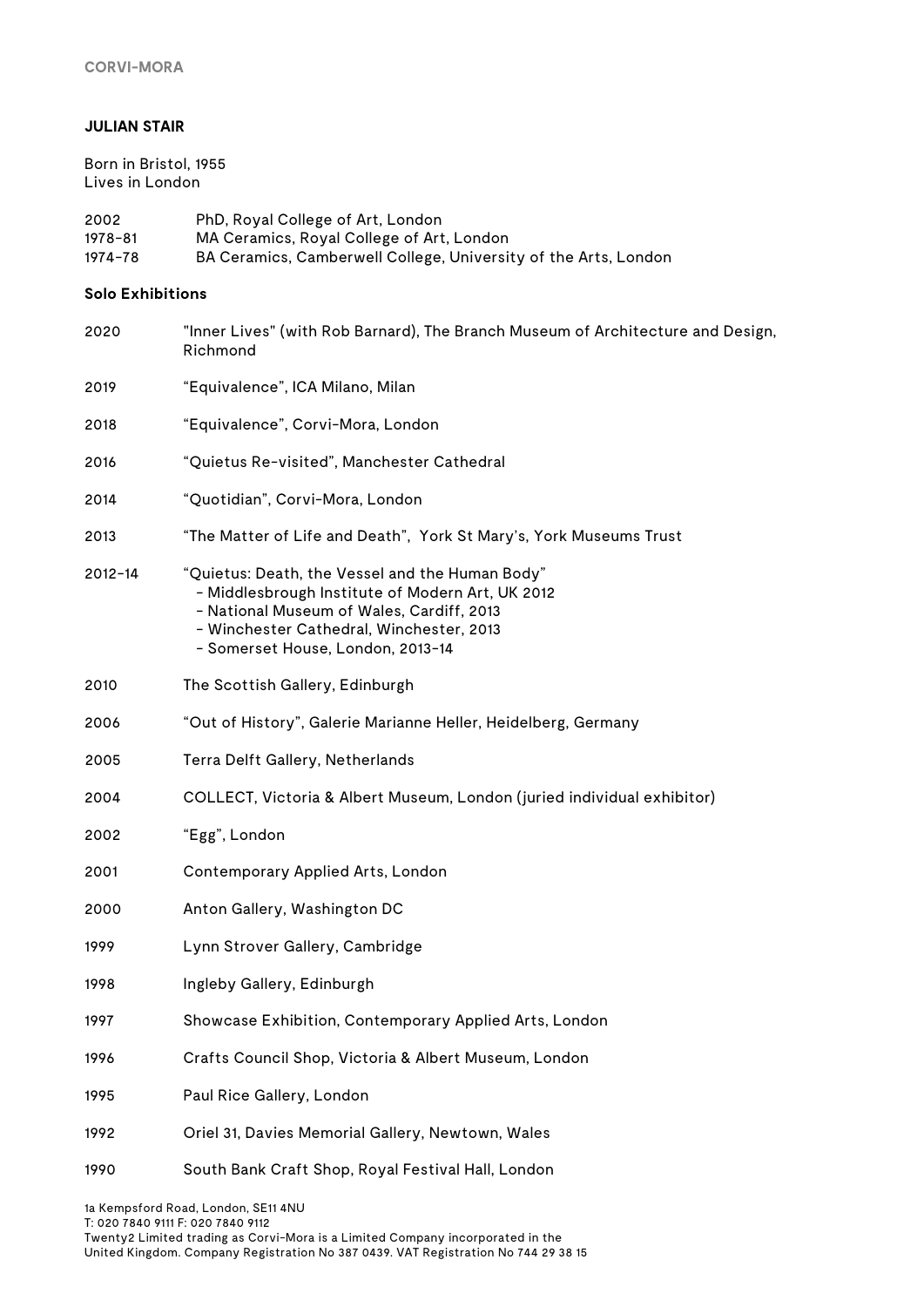| 1988 | Anton Gallery, Washington DC                                                                                                                                                                                                                                                                                                                         |
|------|------------------------------------------------------------------------------------------------------------------------------------------------------------------------------------------------------------------------------------------------------------------------------------------------------------------------------------------------------|
| 1987 | Anatol Orient, London<br>Crafts Council Showcase, Institute of Contemporary Art, London                                                                                                                                                                                                                                                              |
| 1986 | Westminster Gallery, Boston                                                                                                                                                                                                                                                                                                                          |
| 1985 | Anatol Orient, London                                                                                                                                                                                                                                                                                                                                |
| 1984 | Oxford Gallery, Oxford<br>Crafts Council Shop, Victoria & Albert Museum, London                                                                                                                                                                                                                                                                      |
| 1983 | Katherine House Gallery, Marlborough                                                                                                                                                                                                                                                                                                                 |
|      | <b>Selected Group Exhibitions</b>                                                                                                                                                                                                                                                                                                                    |
| 2021 | "Maker's Eye", Crafts Council Gallery, London<br>"Lust auf Lustheim, Meissen inspired Modern Ceramics", Schloss Lustheim, Munich                                                                                                                                                                                                                     |
| 2019 | "Towards New Canons - Ceramics and Contemporary Art in Great Britain", ICA Milano,<br>Milan<br>"GefäßErweiterung", Galerie Metzger, Johannesberg<br>"A Tea Journey: From the Mountains to the Table", Compton Verney, Warwickshire                                                                                                                   |
| 2018 | 'Oxford Pioneers', Oxford Ceramics Gallery, Oxford<br>'Legacy, Two Works About Hope and Memory', Firstsite, Colchester<br>'L'art du pot, choc culturel', Galerie du Don, France<br>'Working With', COLLECT, Saatchi Gallery, London<br>'Things of Beauty Growing', Fitzwilliam Museum, Cambridge                                                     |
| 2017 | 'Exempla', Munich, Germany<br>'Material : Earth', Messum's Wiltshire, UK<br>'175 Years of Art', The Scottish Gallery, Edinburgh<br>'Termini', Cross-MacKenzie Gallery, Washington DC, USA<br>'Things of Beauty Growing', Yale Center for British Art, New Haven<br>International Fair, Grassi Museum, Leipzig, Rosemarie Jager Gallery               |
| 2016 | 'Re-naturing the Vessel: the shared approach of Julian Stair and Simone ten Hompel',<br>Rosemarie Jäger Gallery, Hochheim, Frankfurt, & Oxford Ceramics Gallery<br>'Big Ceramics', Wolverhampton Art Gallery<br>'Cause and Effect', National Centre for Craft and Design, Sleaford                                                                   |
| 2015 | 'Vessels: The Spirit of Modern British Ceramics', Mashiko Museum of Ceramic Art,<br>Japan<br>Contemporary Applied Arts, London                                                                                                                                                                                                                       |
| 2014 | 'Vivarium', Corvi-Mora Gallery, London<br>'Legacy, Two Works About Hope and Memory', Forty Hall, London & Collect, Saatchi<br>Gallery, London                                                                                                                                                                                                        |
| 2013 | 'TEFAF', Maastricht, Belgium, Adrian Sassoon<br>'Cheongju Biennale', South Korea<br>'Simon Carroll, Walter Keeler, Janet Leach, Katharine Pleydel-Bouverie, Julian Stair'<br>Corvi-Mora Gallery, London<br>'Modern Maker', Chatsworth House, Derbyshire<br>'COLLECT', Adrian Sassoon, Saatchi Gallery, London<br>Masterpiece, London, Adrian Sassoon |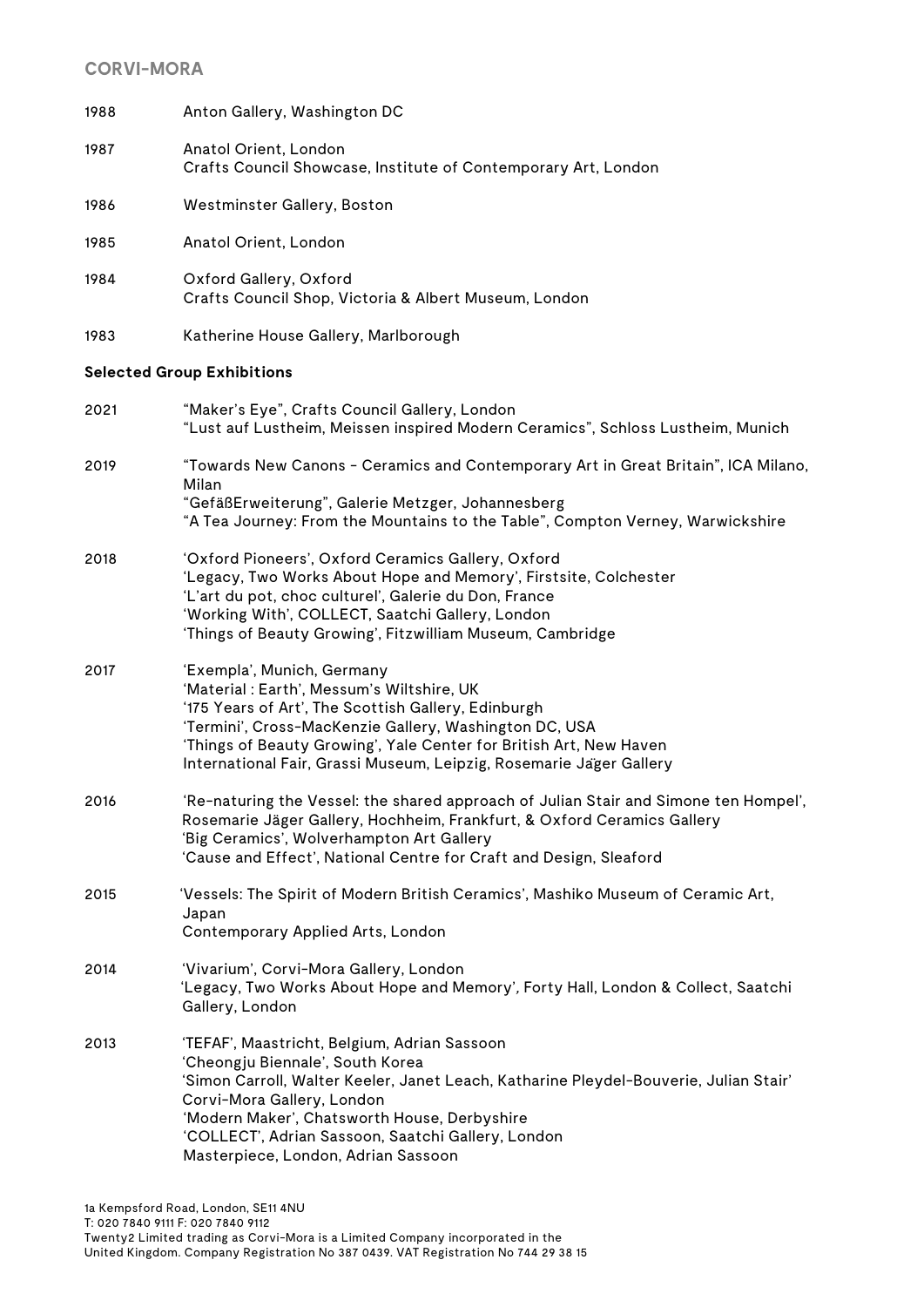2012 'TEFAF Maastrict', Adrian Sassoon, Maastricht, Belgium 'Masterpiece', Adrian Sassoon, London 'COLLECT', Adrian Sassoon, Saatchi Gallery, London Pavilion of Art and Design, Adrian Sassoon, London 2011 'Between Dimensions: The representation of the Object', Middlesbrough Institute of Modern Art 'Explore Spode', British Ceramics Biennial, Stoke-on-Trent AWARD', British Ceramics Biennial, Exhibition, Potteries Museum, Stoke-on-Trent (juried exhibition) Pavilion of Art and Design, Adrian Sassoon, New York & London 3<sup>rd</sup> International Triennial of Silicate Arts, Hungary (juried exhibition - Honorable Mention) 'Masterpiece', Adrian Sassoon, London 'COLLECT', Saatchi Gallery, London 'Vanguard Court', Mashiko Museum of Ceramic Art, Mashiko, Japan 'Overthrown: Clay without Limits', Denver Art Museum, USA 'Tee Tisch', Galerie Marianne Heller, Germany 'The International Expositions of Sculpture, Objects and Functional Art (SOFA)', Adrian Sassoon, New York, USA 'TEFAF Maastrict', Adrian Sassoon, Maastricht, Belgium 2010 'Pavilion of Art and Design', Berkeley Square, London 'Contemporary British Studio Ceramics: The Grainer Collection', MINT Museum of Craft + Design, Charlotte, USA 'Masterpiece', London 'COLLECT', Saatchi Gallery, London 'The International Expositions of Sculpture, Objects and Functional Art (SOFA)', New York, USA 'TEFAF, Maastricht, Belgium 'Intersecting Disciplines', University of the Arts, Camberwell, London 'London Art Fair', London 'Hot Spot', Joanna Bird Pottery, London 'One Place to Call Home', Middlesbrough Institute of Modern Art, UK 2009 'Pavilion of Art and Design', Berkeley Square, London 'TEFAF Maastrict', Maastricht, Belgium 'The International Expositions of Sculpture, Objects and Functional Art (SOFA)', New York, USA 'Keramik aus Großbritannien', Bayerischer Kunstgewerbe-Verein, Munich, Germany 'COLLECT', Saatchi Gallery, London 'WCC-Europe Award for Contemporary Crafts from 1992 until Now', Karlsruhe, Germany 'Cups', Devon Guild of Craftsmen, Bovey Tracey, Devon, UK 'After Life', The Manchester Museum, Egyptian Galleries (ongoing until 2012) 2008 'Material Culture: Recently Gifted Works', Middlesbrough Institute of Modern Art, UK 'COLLECT', Victoria & Albert Museum, London 'Collecting A Kaleidoscope', Designed & Made Gallery, Newcastle, UK 'Monumental Pots', Collect, Victoria & Albert Museum, London 'The Cup Show', Contemporary Applied Arts, London 'Joanna Bird at Browse & Darby', London 'Inspirations', Conran, London, New York, Paris & Tokyo 'Design Art London', Berkeley Square, London

1a Kempsford Road, London, SE11 4NU T: 020 7840 9111 F: 020 7840 9112 Twenty2 Limited trading as Corvi-Mora is a Limited Company incorporated in the 2007 'Hue, Line and Form—Part Two', Contemporary Applied Arts, London

United Kingdom. Company Registration No 387 0439. VAT Registration No 744 29 38 15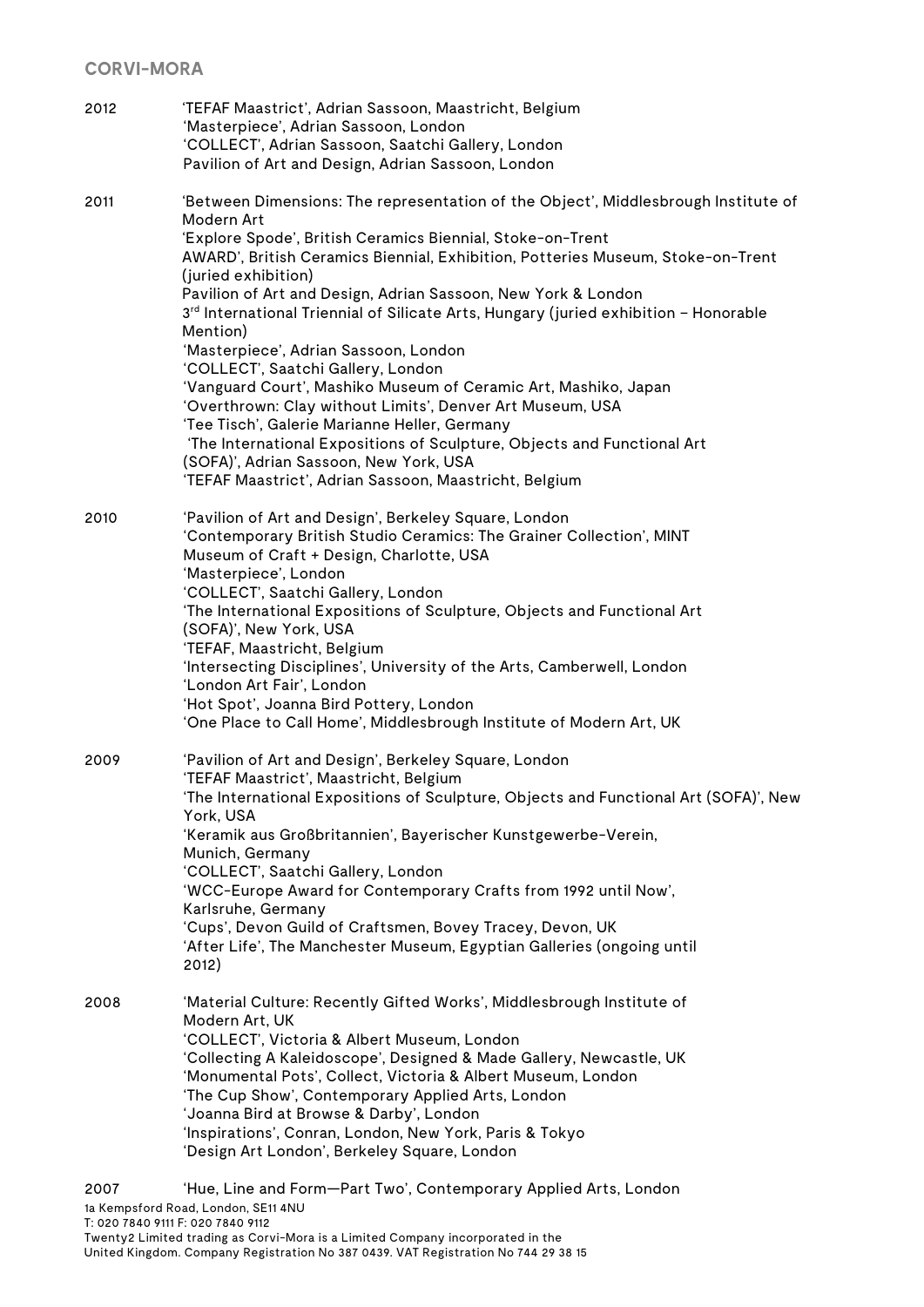|      | 'COLLECT', Victoria & Albert Museum, London<br>'Contemporary Collections', Glynn Vivian Art Gallery, Swansea, UK                                                                                                                                                                                                                                                                                                                                                                                                                                                      |
|------|-----------------------------------------------------------------------------------------------------------------------------------------------------------------------------------------------------------------------------------------------------------------------------------------------------------------------------------------------------------------------------------------------------------------------------------------------------------------------------------------------------------------------------------------------------------------------|
| 2006 | 'Collecting Contemporary Ceramics', The Gallery, Ruithin, Wales<br>'COLLECT', Victoria & Albert Museum, London<br>'To Hold', Farmleigh House Gallery, Dublin, Ireland                                                                                                                                                                                                                                                                                                                                                                                                 |
| 2005 | 'Modern Pots', Dulwich Picture Gallery, London<br>'COLLECT', Victoria & Albert Museum, London<br>'Functional Form Now', Galerie Besson, London<br>'Celebrating 30 Years', Crafts Council Shop at the Victoria & Albert<br>Museum, London<br>'Table Manners', Crafts Council, London<br>'Meister der Moderne', Munich, Germany                                                                                                                                                                                                                                         |
| 2004 | 'Everything But: Contemporary English Kitchenware', British Council touring exhibition<br>(Singapore: Esplanade; Sri Lanka: Barefoot Gallery, Colombo; Thailand: British Council<br>Siam Square; Indonesia: Bandung, Selasar Sunaryo Art Space and Jakarta,<br>Aksara/Prodak<br>'Dressing for Dinner', Crafts Council Shop, Victoria & Albert Museum,<br>London<br>'Teatotal', Crafts Council Gallery Shop, London<br>'Master & Pupil', Clay, Los Angeles (with Carina Ciscato)<br>'Making It Yours', Crafts Council, London<br>'Out of Hand', Browse & Darby, London |
| 2003 | 'Everything But: Contemporary English Kitchenware', British Council Colombo, Sri Lanka<br>'Highlights Englischer Keramik', Hetjens-Museum, Düsseldorf, Germany<br>Second World Ceramic Biennale, Seoul, Korea<br>'Beauty through Use', Yufoko Gallery, Tokyo and Art Salon Kogen,<br>Nagoya, Japan<br>'Slipped by Design', Browse & Darby, London                                                                                                                                                                                                                     |
| 2002 | 'Ceramic Modernism', the Gardiner Museum of Ceramic Art, Ontario,<br>Canada<br>'Containing Ceramics: Highlights from the British Crafts Council<br>Collection', SOFA, Chicago, USA                                                                                                                                                                                                                                                                                                                                                                                    |
| 2001 | 'Modern Pots: Ceramics from the Lisa Sainsbury Collection', Sainsbury<br>Centre, Norwich International Fine Ceramics II, Alpha House, Dorset,<br><b>UK</b><br>'Land', Ingleby Gallery (with Richard Long, Paul Nash and Thomas<br>Joshua-Cooper), Edinburgh<br>'British Ceramics', Clay Studio, Philadelphia, USA                                                                                                                                                                                                                                                     |
| 2000 | 'Eileen Cooper and Julian Stair', Art First, London<br>'Summer Show', Scottish Gallery, Edinburgh<br>'The Times of Our Lives: Rites of Passage', Whitworth Art Gallery,<br>Manchester                                                                                                                                                                                                                                                                                                                                                                                 |
| 1999 | 'Decorative Arts', Sotheby's, London<br>'Constructions', Galerie Marianne Heller, Germany<br>Janet Mansfield Gallery, Australia<br>'The New White', 20th Century Galleries, Victoria & Albert Museum, London<br>'25 Years of Contemporary Craft', Crafts Council Shop, Victoria & Albert Museum,<br>London<br>'Hand to Hand: Eileen Cooper and Julian Stair', Shipley Art Gallery, Gateshead, UK<br>'A Grand Design', Victoria & Albert Museum, London                                                                                                                |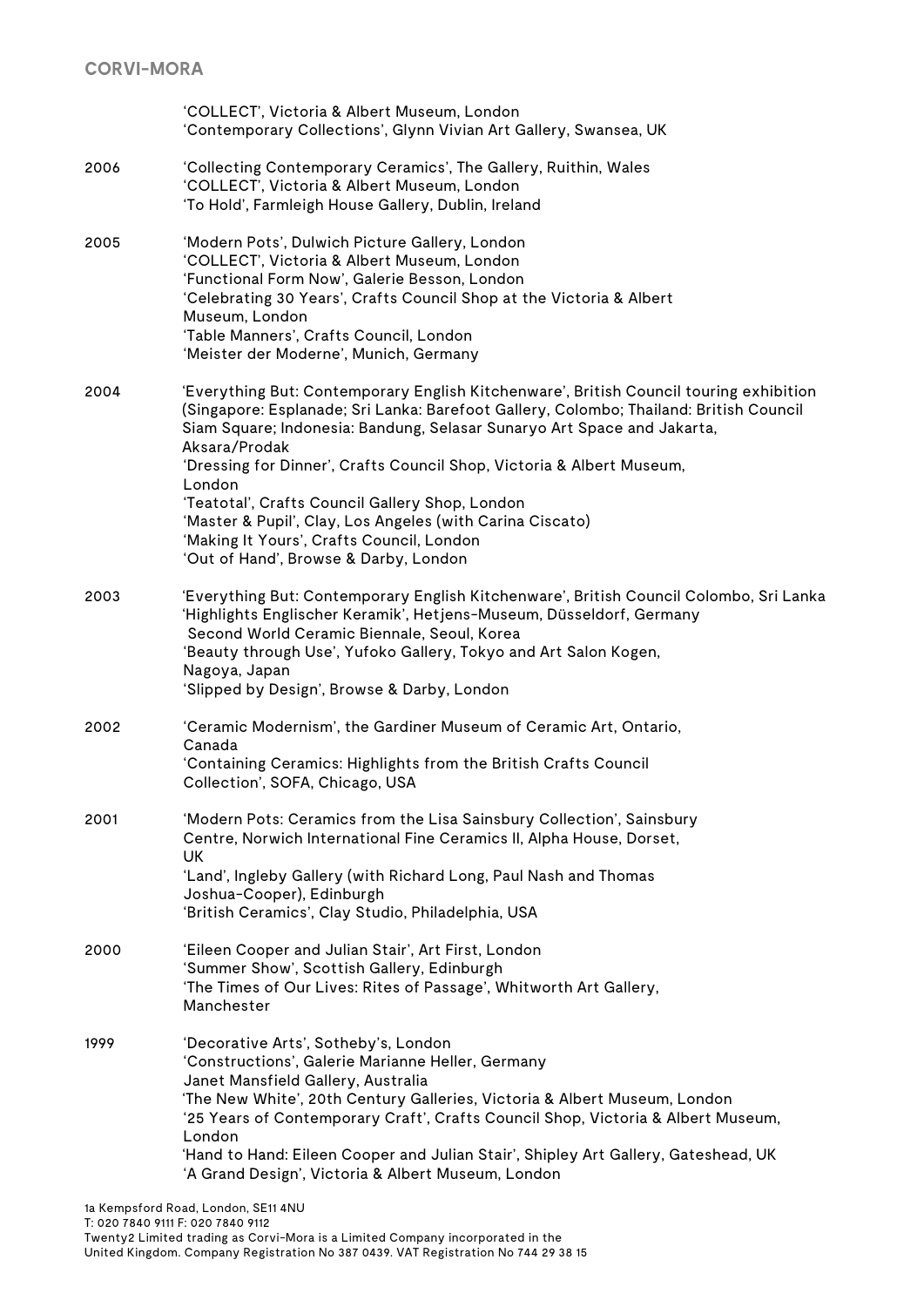| 1998 | 'Pittsburgh Collects', Carnegie Melon Museum, Pittsburgh, USA<br>'English Porcelain', Anton Gallery, Washington DC, USA<br>'Spirit of the Times', Bowes Museum, County Durham, UK<br>'Porcelain Cargo', The Scottish Gallery, Edinburgh<br>'Contemporary Pots', 50th Anniversary Exhibition, Contemporary<br>Applied Arts, London<br>'Babette's Fest', Galerie Handwerk, Munich                                                                                                                       |
|------|-------------------------------------------------------------------------------------------------------------------------------------------------------------------------------------------------------------------------------------------------------------------------------------------------------------------------------------------------------------------------------------------------------------------------------------------------------------------------------------------------------|
| 1997 | 'Contemporary Decorative Arts', Sotheby's, London<br>'Tabletop', Cleveland Crafts Centre, Middlesbrough, UK<br>'English Urban: American Rural', Shillam & Smith, London<br>'Everything Stops for Tea', Bluecoat, Liverpool<br>'The Contemporary Teapot', Keramikmseet Grimmerhus Kongebrovej,<br>Denmark<br>'Time for Tea', British Council 1997-1999, touring to Brazil, Peru,<br>Bolivia, Mexico and Hong Kong<br>'Dish of the Day', British Council, 1997-2002 touring Europe and South<br>America |
| 1996 | 'The Crafts Council Collection: New for the Nineties', Shipley Art<br>Gallery, Gateshead, UK<br>'Living at Belsay', Northumberland, UK<br>'Made to Use', New Ashgate Gallery, Farnham, UK<br>'Decorative Arts', Bonhams, London                                                                                                                                                                                                                                                                       |
| 1995 | 'Model House', Llantrisant, Glamorgan, UK<br>'Showcase', Contemporary Applied Arts, London<br>'Summer Exhibition', Contemporary Applied Arts, London<br>Alpha House Gallery, Sherbourne, Dorset, UK                                                                                                                                                                                                                                                                                                   |
| 1994 | 'Teapots', Crafts Council Shop, Crafts Council, London<br>'Summer Exhibition', Contemporary Applied Arts, London<br>Galerie L, Hamburg, Germany<br>Gainsborough's House, Suffolk, UK                                                                                                                                                                                                                                                                                                                  |
| 1993 | 'Visions of Craft 1972-1993', Crafts Council, London<br>'Form and Function', Contemporary Applied Arts, London<br>'High Table', Midland Arts Centre, Birmingham; Worcester; Preston;<br>Bristol; Gateshead; Aberystwyth Arts Centre; Brewery Arts, Cirencester; Milton<br>Keynes Exhibition Centre, UK                                                                                                                                                                                                |
| 1992 | 'Tea Party', Rufford Craft Centre, Nottinghamshire, UK<br>'Summer Exhibition', Contemporary Applied Arts, London<br>'Tea for Two', Oriel 31, Davies Memorial Gallery, Newtown, UK                                                                                                                                                                                                                                                                                                                     |
| 1991 | 'Arlingford Studios', Galerie L, Hamburg, Germany<br>'Summer Exhibition', Contemporary Applied Arts, London<br>'25th Anniversary', Galerie L, Hamburg, Germany<br>'Gaste aus England und Wales', Museum für Kunst und Gerwerbe,<br>Hamburg, Germany                                                                                                                                                                                                                                                   |
| 1990 | 'Seven Artists at Air', Air Gallery, London<br>'Sgraffito Decoration', Amalgam Gallery, London<br>'Summer Exhibition', Contemporary Applied Arts, London<br>'Lucie Rie, Hans Coper and Their Pupils', Sainsbury Centre for Visual<br>Arts, Norwich; Fitzwilliam Museum, Cambridge                                                                                                                                                                                                                     |
| 1989 | Open Studio Exhibition, Arlingford Studios, London                                                                                                                                                                                                                                                                                                                                                                                                                                                    |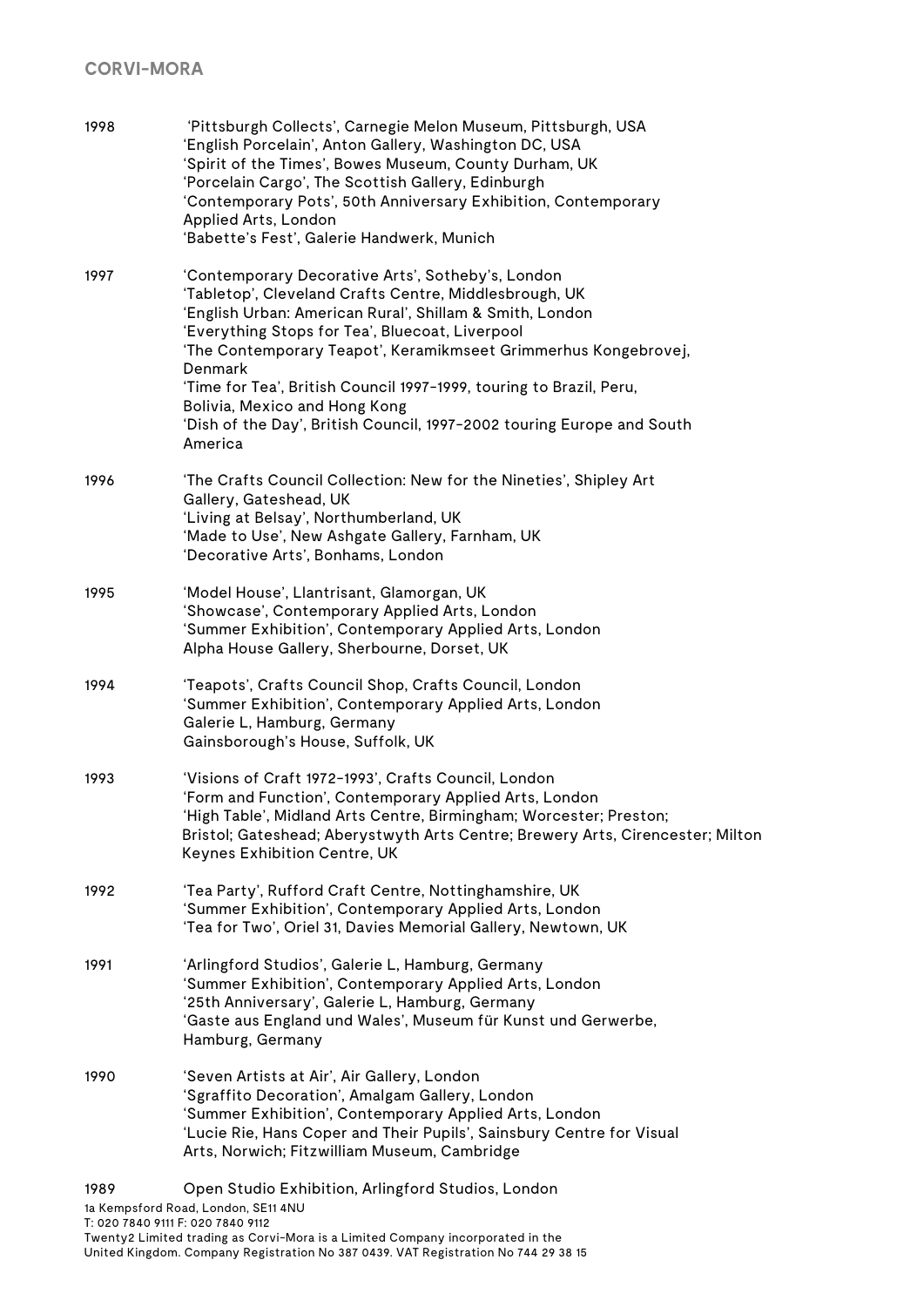| 1988         | '150th Anniversary Exhibition: Royal College of Art Ceramics',<br>Liberty's, London<br>'Out of Clay', Manchester City Art Gallery, Manchester                                                                                                                         |
|--------------|-----------------------------------------------------------------------------------------------------------------------------------------------------------------------------------------------------------------------------------------------------------------------|
|              |                                                                                                                                                                                                                                                                       |
| 1987         | 'Camberwell Ceramics', Paul Rice Gallery, London                                                                                                                                                                                                                      |
| 1986         | 'Britain in Vienna', Kuntformen Jetzt, Salsburg, Austria<br>'Potted History', Gardner Art Centre, Brighton<br>'Jahresmesse', Museum für Kunst und Gerwerbe, Hamburg, Germany<br>'A Collection in the Making', Crafts Council, London                                  |
| 1985         | 'New Ceramics', Winchester Gallery, touring to: Glynn Vivian Gallery,<br>Swansea; Norwich and Fitzwilliam Museum, Cambridge; The Belfast Centre; Sunderland<br>Arts Centre; The Minories, Colchester, UK<br>'Keramik aus Großbritannien', Galerie L, Hamburg, Germany |
| 1984         | '5 British Potters', Bourne Fine Art, Edinburgh<br>'A Selective View', Carmel College, Oxfordshire, UK<br>'Keramik aus England', Museum der Stadt, Worms, Germany                                                                                                     |
| 1983         | 'A Celebration of the Cut Out', Anatol Orient, London, Touring to:<br>Leeds City Art Gallery; Midland Art Centre, Birmingham<br>'Best of '401 1/2', Westminster Gallery, Boston, USA                                                                                  |
| 1982         | '401 1/2: Past and Present', British Craft Centre, London<br>'Jugend Gestalt', Exempla 82, Munich, Germany<br>Christopher Wood Gallery, London<br>'Clay in the Garden', Seven Dials Gallery, London                                                                   |
| 1981         | Christopher Wood Gallery, London<br>Paul Rice Gallery, London                                                                                                                                                                                                         |
| Awards       |                                                                                                                                                                                                                                                                       |
| 2019         | Art Fund purchase for the Crafts Council collection of 'Cup with Handle on a Floating<br>Ground', 'Large Cup with a Handle'                                                                                                                                           |
| 2017<br>2014 | Bavarian State Prize, Exempla Fair, Munich, Germany<br>Art Fund purchase for the Crafts Council collection of Reliquary for a Common Man,                                                                                                                             |

- from Quietus: The Vessel, Death and the Human Body 2011 Grant for the Arts, Arts Council England
- 2011 Finalist, International Triennial of Silicate Arts, Kecskemét, Hungary, Highly Commended
- 2008 Art Fund purchase of *Monumental Jar V*, Middlesbrough Institute of
	- Modern Art from COLLECT at the Victoria & Albert Museum
- 2005 Finalist, Hamlyn Award
- 2004 European Achievement Award, World Crafts Council
- 2004 Queen Elizabeth Scholarship
- 2003 Finalist, World Ceramic Exposition, Seoul, Korea
- 1998 British Council Grant to Artist (exhibition in USA)
- 1997 London Arts Board Grant to Artist
- 1997 Crafts Council Publication Grant
- 1991 British Council Grant to Artist (exhibition in Germany)
- 1986 British Council Grant to Artist (exhibition in USA)
- 1985 Sainsbury Trust, Crafts Council
- 1981 Setting Up Grant, Crafts Council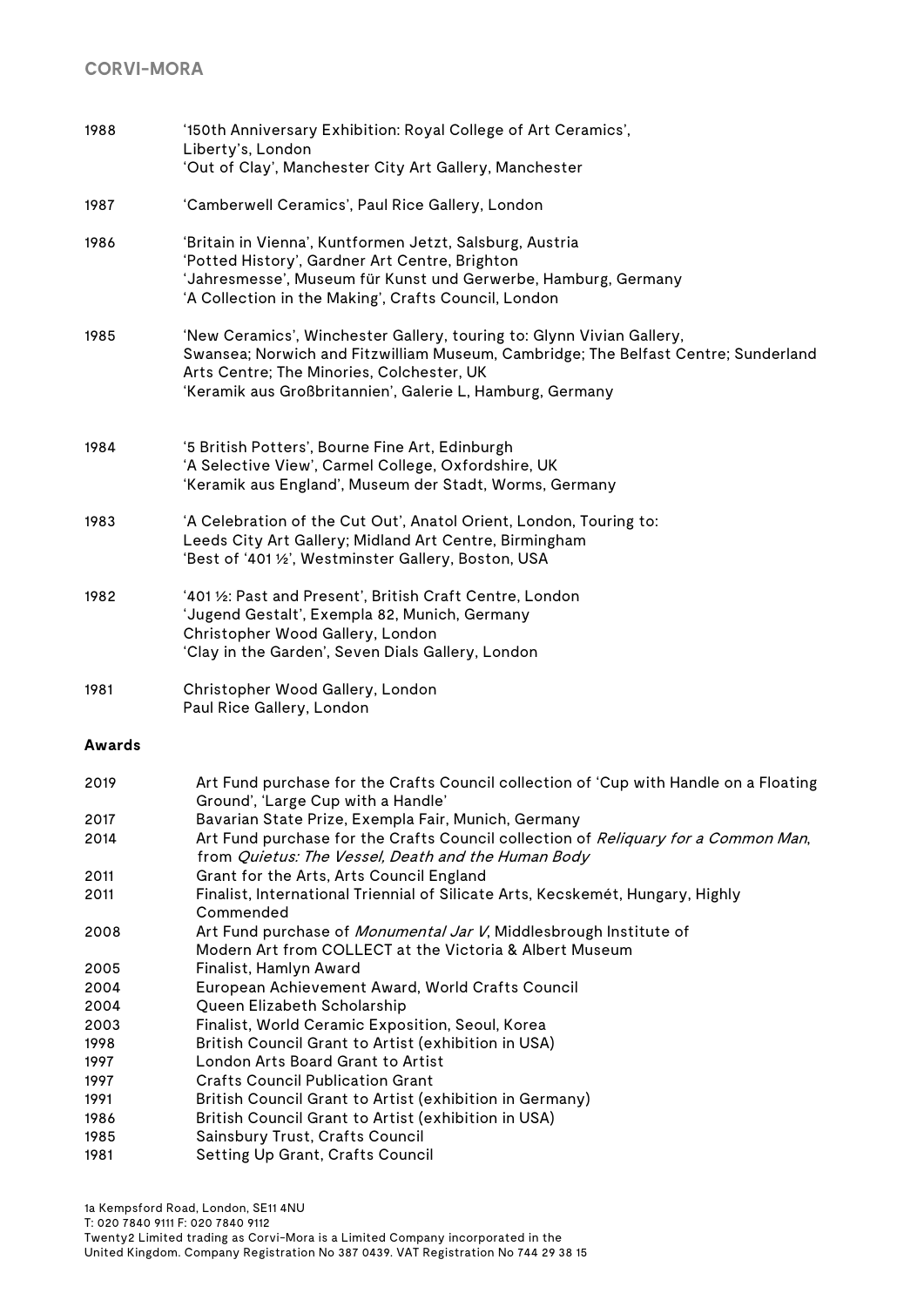### **Public Collections**

Aberystwyth University Ceramic Collection & Archive Abingdon Museum Arkansas Decorative Arts Museum British Academy British Council British Museum Cleveland Craft Centre Contemporary Arts Society Crafts Council Fitzwilliam Museum Gallery Oldham Glynn Vivian Art Gallery Hong Kong Museum of Art Hove Museum Middlesbrough Institute of Modern Art Museum Boijmans van Beuningen, Netherlands Museum of Art & Design, USA National Museum of Wales Paisley Museum Rhode Island School of Design Museum, USA Sainsbury Centre for the Visual Arts Shipley Museum The Mint Museum, Charlotte, North Carolina, U.S.A. The Potteries Museum & Art Gallery, Stoke-on-Trent Ulster Museum University of Wales Victoria & Albert Museum York City Art Gallery

### **Bibliography**

| 2019    | Silvia Icardi, "Questo non è un vaso", Corriere della Sera, Milano, 30 June                                                                                                                                                                                                                                                                                             |
|---------|-------------------------------------------------------------------------------------------------------------------------------------------------------------------------------------------------------------------------------------------------------------------------------------------------------------------------------------------------------------------------|
| 2018    | 'The spark that ignited the flame: Hamada Shoji, Paterson's Gallery and the Birth of<br>English Studio Pottery', Ceramics and Modernity in Japan, Routledge                                                                                                                                                                                                             |
| 2017    | Mark Jenkins, "In the galleries: Artistic reflections on what mortality leaves behind",<br>The Washington Post, September 14<br>'The Origins of Studio Pottery: From Precepts to Praxis', catalogue essay for Things of<br>Beauty Growing, Yale Centre for British Art, USA, Fitzwilliam Museum, Cambridge<br>'Re-inventing the Wheel', The Ceramics Reader, Bloomsbury |
| 2014/17 | 'Factive Plasticity: The Abstract Pottery of William Staite Murray', catalogue essay for<br>Ben Nicholson, Winifred Nicholson, Christopher Wood, Alfred Wallis & William Staite<br>Murray: Art and Life 1920-1931, Leeds Art Gallery, Kettle's Yard, Cambridge & Dulwich<br>Picture Gallery, London & catalogue essay for That Continuous Thing, Tate St Ives           |
| 2013    | The Last Sane Man: Michael Cardew, Modern Pots, Colonialism and the<br>Counterculture, Tanya Harrod. Crafts, Vol 240, Jan/Feb                                                                                                                                                                                                                                           |
| 2010    | 'Hybridity, Interpretation and Consumption: New Ceramics and Glass in Britain Today',<br>European Triennial for Ceramics and Glass (Mons, Belgium: World Crafts Council)                                                                                                                                                                                                |
| 2010    | 'Glass Needs Space', interview with Anna Dickinson, The Von Bartha Quarterly Report,<br>04/2010, Basel, Switzerland                                                                                                                                                                                                                                                     |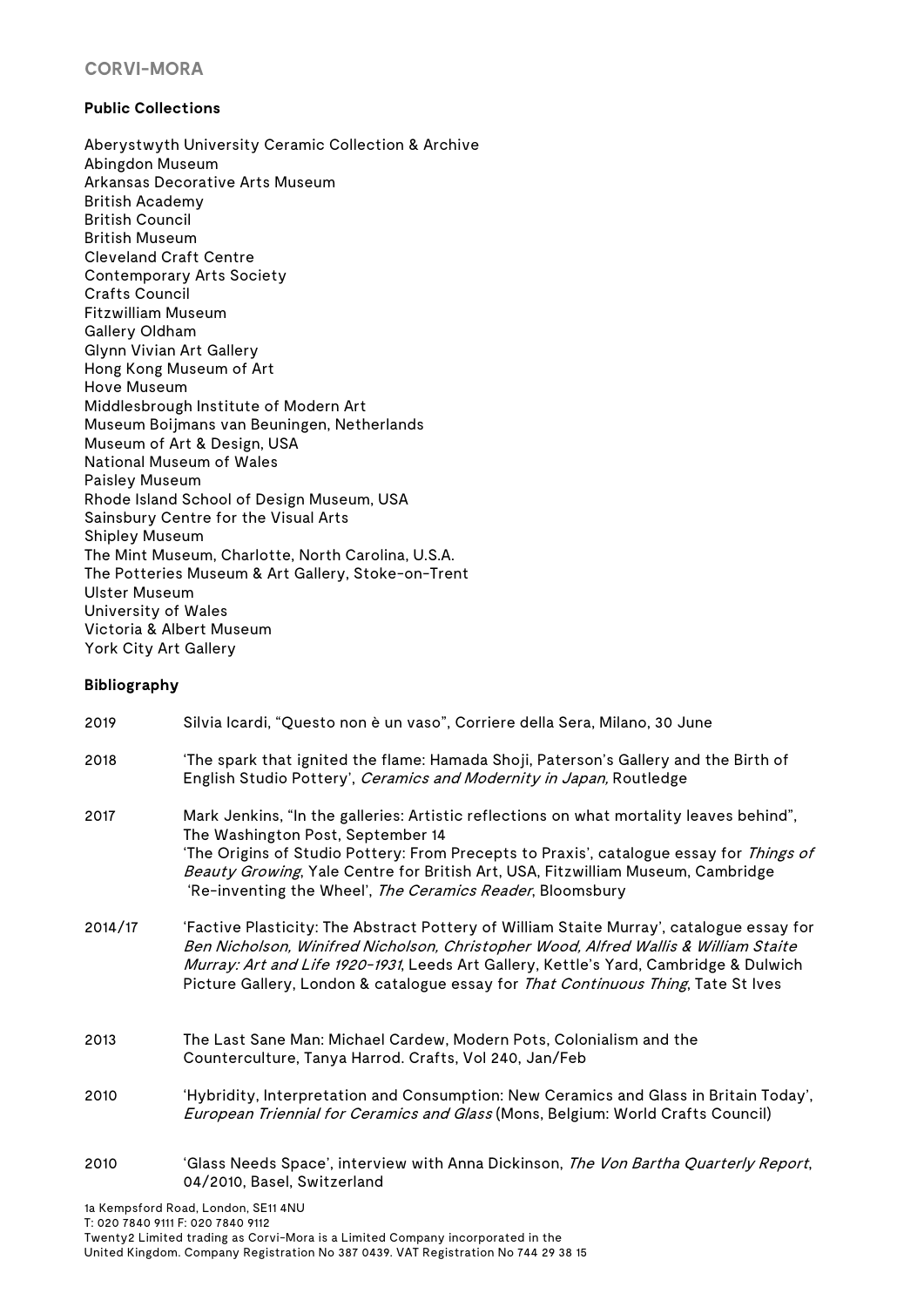| 2009 | 'Omega', American Craft (September)                                                                                                                                                                                                                                                                                                                                                                                                                               |
|------|-------------------------------------------------------------------------------------------------------------------------------------------------------------------------------------------------------------------------------------------------------------------------------------------------------------------------------------------------------------------------------------------------------------------------------------------------------------------|
| 2009 | 'The Employment of Matter: Pottery of the Omega Workshop', essay for Beyond<br>Bloomsbury: Designs of the Omega Workshop 1913-19 (London: Courtauld Gallery)                                                                                                                                                                                                                                                                                                      |
| 2009 | 'Collecting Objects', Collect: The International Art Fair for Contemporary Objects<br>(London: Crafts Council)                                                                                                                                                                                                                                                                                                                                                    |
| 2006 | 'Striking Attitudes', essay examining the relationship between craft and technology<br>for the exhibition Interface: Concept to Reality, Devon Guild                                                                                                                                                                                                                                                                                                              |
| 2005 | 'Duckworth's Volumes and Planes', review of retrospective at Museum of Art and Design,<br>Art in America, no.11 (December)<br>'The Mundane and Extraordinary: Rob Barnard's Ceramics', Ceramic Review, no.206<br>(November/December)<br>'Ruth Duckworth', Crafts, no.195 (July/August)<br>NCECA Baltimore Conference Report, Crafts, no.195 (July/August)<br>Harvard conference report, 'Japanese Ceramics; Cultural Roots', Crafts,<br>no.192 (January/February) |
| 2004 | 'Japanese Modernisation and Mingei Theory', Crafts, no.191 (November/December)<br>'A Sense of Place', SOFA Chicago catalogue<br>'Selector's Comments', Chelsea Craft Fair catalogue                                                                                                                                                                                                                                                                               |
| 2003 | 'Rational Primitives', Craft Magazine, no.180 (January/February)<br>'Bernard Leach: Life and Work' by Emmanuel Cooper, Interiors (September)<br>'David Leach-20th Century Ceramics', Crafts, no.183 (July/August)<br>'Constructed Clay-Modern British Hand building, Crafts, no.183 (July/August)                                                                                                                                                                 |
| 2002 | 'An Entrepreneurial Spirit', Chelsea Craft Fair catalogue<br>'Pioneer Pottery' by Michael Cardew, Crafts, no. 179 (November/December)<br>'Re-Inventing the Wheel', The Persistence of Craft, ed. P. Greenhalgh (London: A&C<br>Black)                                                                                                                                                                                                                             |
| 2001 | Obituary, Nora Braden, The Times                                                                                                                                                                                                                                                                                                                                                                                                                                  |
| 2000 | 'The Body Politic', ed. Julian Stair (London: Crafts Council)<br>'The Crafts in Britain in the 20 <sup>th</sup> Century' by Tanya Harrod, American Craft                                                                                                                                                                                                                                                                                                          |
| 1999 | 'Ruskin in Japan', Crafts, no.154 (May/June)                                                                                                                                                                                                                                                                                                                                                                                                                      |
| 1998 | 'Genius and Circumstance', essay for touring Shoji Hamada exhibition at<br>Ditchling Museum; High Cross House; Dartington Centre; Ashmolean<br>Museum, Oxford; Bonhams, London<br>'Dora Billington', Crafts (Writer and Thinkers Series), no.151 (September/October)                                                                                                                                                                                              |
| 1997 | 'Studio Ceramics: Ghetto or Ghetto Mentality?', Obscure Objects of Desire?<br>Reviewing the Crafts in the 20th Century (London: Crafts Council)<br>Guest Editorial, Studio Pottery, no.26 (April/May)<br>'Studio Ceramics: Ghetto or Ghettoisation?', The Studio Potter (December)                                                                                                                                                                                |
| 1996 | 'Julie Wood: Universal Forms', Studio Pottery, no.20 (April/May)<br>'Tina Vlassopulos', Ceramic Review, no.157 (January/February)<br>'Ceramic Contemporaries II', Ceramic Review, no.159 (May/June)                                                                                                                                                                                                                                                               |
| 1995 | 'Dame Lucie Rie', Crafts, no.135 (July/August)<br>'Joanna Constantinidis: Ceramics from 25 Years', Studio Pottery, no.15                                                                                                                                                                                                                                                                                                                                          |
|      |                                                                                                                                                                                                                                                                                                                                                                                                                                                                   |